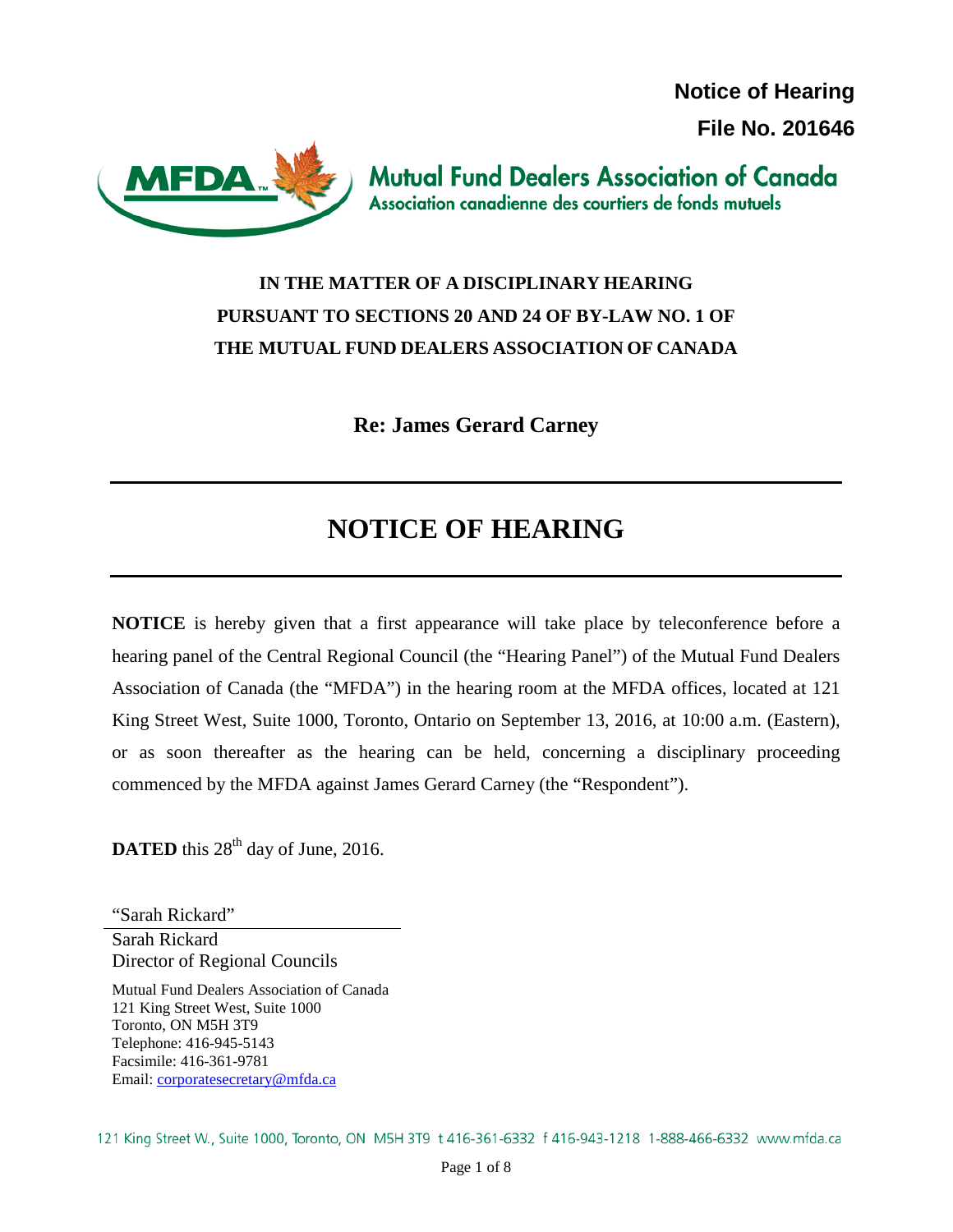**NOTICE** is further given that the MFDA alleges the following violations of the By-laws, Rules or Policies of the MFDA:

**Allegation #1**: Between May 2012 and January 2014, the Respondent processed approximately 188 authorized discretionary trades as part of a dollar-cost averaging strategy in relation to ten (10) clients, contrary to MFDA Rules 2.3.1 and 2.1.1; and

**Allegation #2**: Between August 13, 2013 and March 31, 2014, the Respondent processed 11 trades in the accounts of two (2) clients based on the request from someone other than the clients, contrary to MFDA Rules 2.3.1 and 2.1.1.

#### **PARTICULARS**

**NOTICE** is further given that the following is a summary of the facts alleged and intended to be relied upon by the MFDA at the hearing:

#### **Registration History**

1. Since May 2007, the Respondent has been registered in Ontario as a mutual fund salesperson (now known as a dealing representative) with Investors Group Financial Services Inc. ("Investors Group"), a Member of the MFDA.

2. From December 2008 to November 2012, the Respondent was registered as a branch manager with Investors Group in Ontario.

3. At all material times, the Respondent conducted business in the Brampton, Ontario area.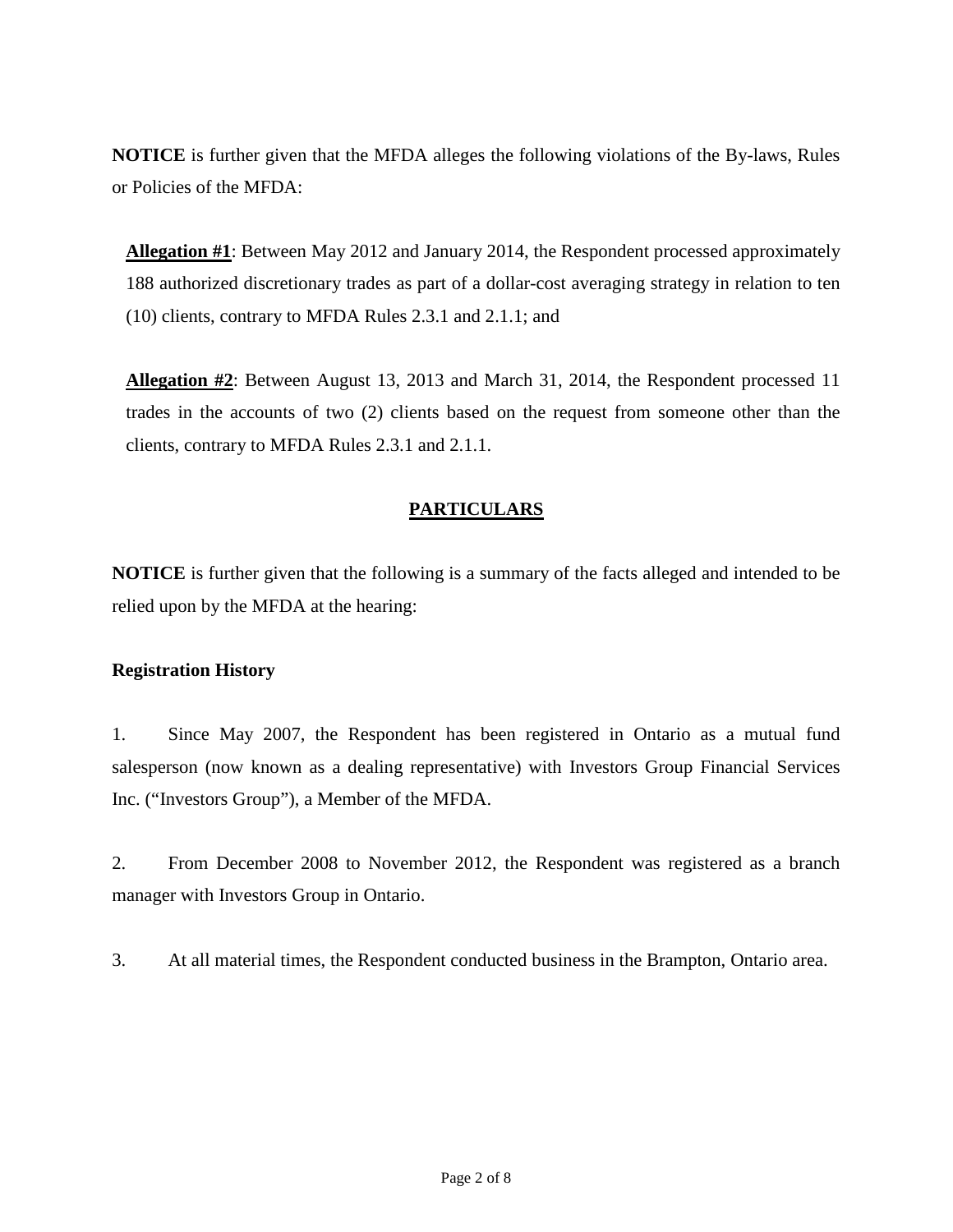#### **Allegation #1 – Authorized Discretionary Trading**

4. Between May 2012 and January 2014, the Respondent processed approximately 188 trades in respect of ten (10) clients where he determined the amount and timing of the trades, thereby engaging in discretionary trading.

5. The Respondent states that he processed the discretionary trades to implement a dollarcost averaging strategy. Dollar-cost averaging is a strategy whereby a client will make investments at periodic intervals in order to diversify the purchase price for a unit of a given mutual fund.

6. Under the strategy, the Respondent met with individual clients and determined which mutual funds the clients would purchase and what percentage of the clients' total investment would be allocated to each of the mutual funds (the "Target Portfolio").

7. Once the Respondent determined the Target Portfolio, he invested the client's monies in a money market mutual fund or deposited the monies in the client's account as cash. The Respondent then, at his discretion, periodically processed trades on behalf of the client by transferring the client's investment from the money market mutual fund or cash to the mutual funds that comprised the client's Target Portfolio (the "Transfers").

8. The Respondent periodically processed the Transfers until the client's entire investment was allocated in accordance with the agreed upon Target Portfolio. Generally, the Respondent would fully allocate the client's investment within several weeks to several months after the determination of the Target Portfolio.

9. The Respondent decided the particulars of each Transfer, including the date of the Transfer and the number of mutual fund units purchased by the client. The Respondent did not obtain the client's authorization prior to processing the Transfer, and the client did not determine the specific of elements of the Transfer. In some instances, the Respondent contacted the client after Transfers were processed in order to inform the client of the details of the Transfers.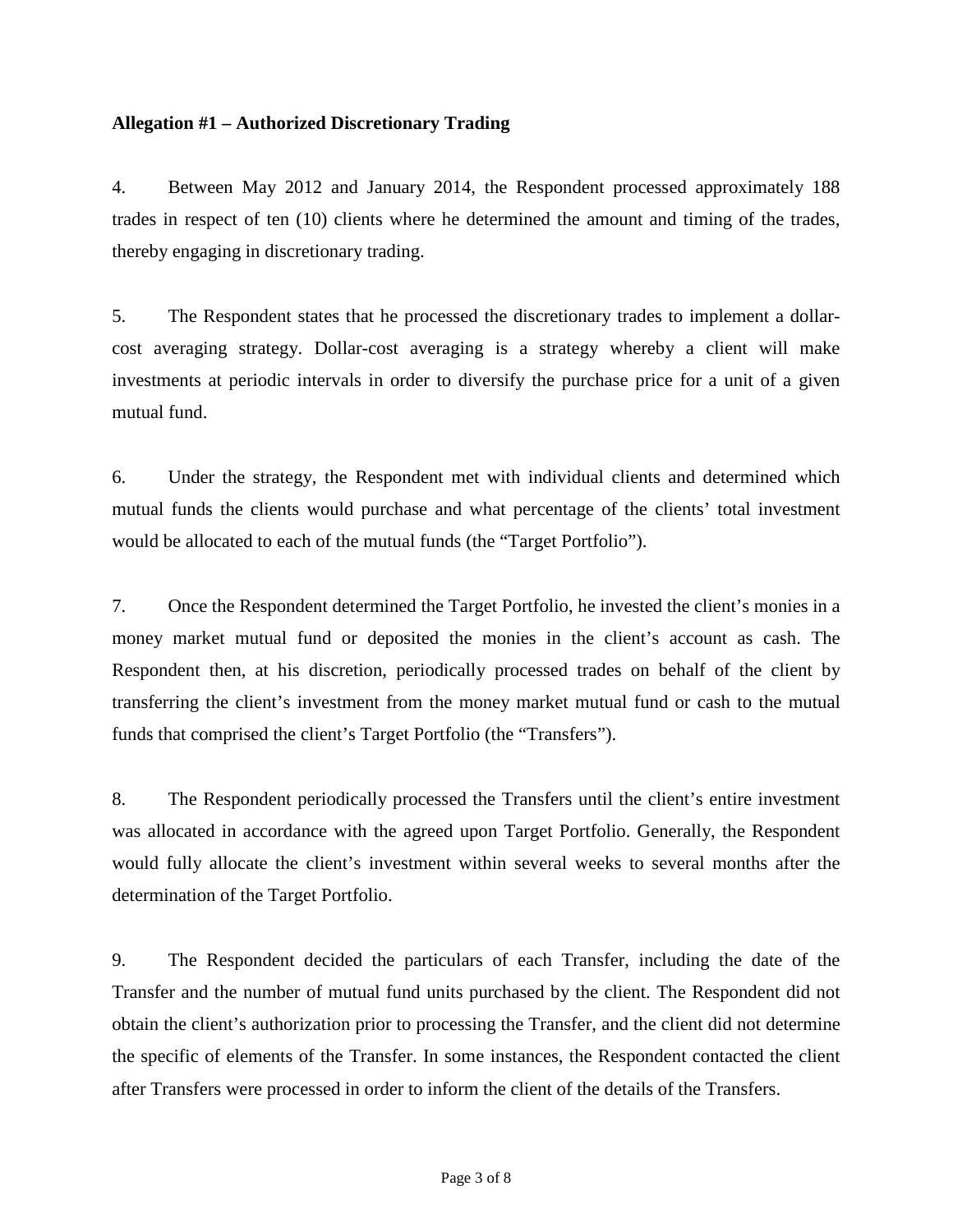10. By virtue of the foregoing, the Respondent engaged in discretionary trading, contrary to MFDA Rules 2.3.1 and 2.1.1.

### **Allegation #2 – Trades Processed Based on Requests from Someone Other than the Client** *Client TM*

11. At all material times, the Respondent was the mutual fund salesperson at Investors Group responsible for servicing the accounts of client TM and her spouse, client RM.

12. On August 13, 2013, client RM contacted the Respondent's assistant and requested that the Respondent process a \$10,000 redemption from client TM's Tax Free Savings Account (the "TFSA") to pay personal expenses of clients TM and RM.

13. On August 13, 2013, the Respondent, acting on client RM's request, processed two (2) redemptions in client TM's TFSA in the amounts of \$5,178.96 and \$4,852.25.

14. The Respondent:

- (a) did not receive instructions from client TM to process the redemptions in her account; and
- (b) used his discretion to select which mutual funds would be redeemed.

15. There was no power of attorney or similar authorization from client TM on file that authorized the Respondent to process trades in any of client TM's accounts.

#### *Client RD*

16. At all material times, the Respondent was the mutual fund salesperson at Investors Group responsible for servicing the accounts of client RD, and her spouse, client DD.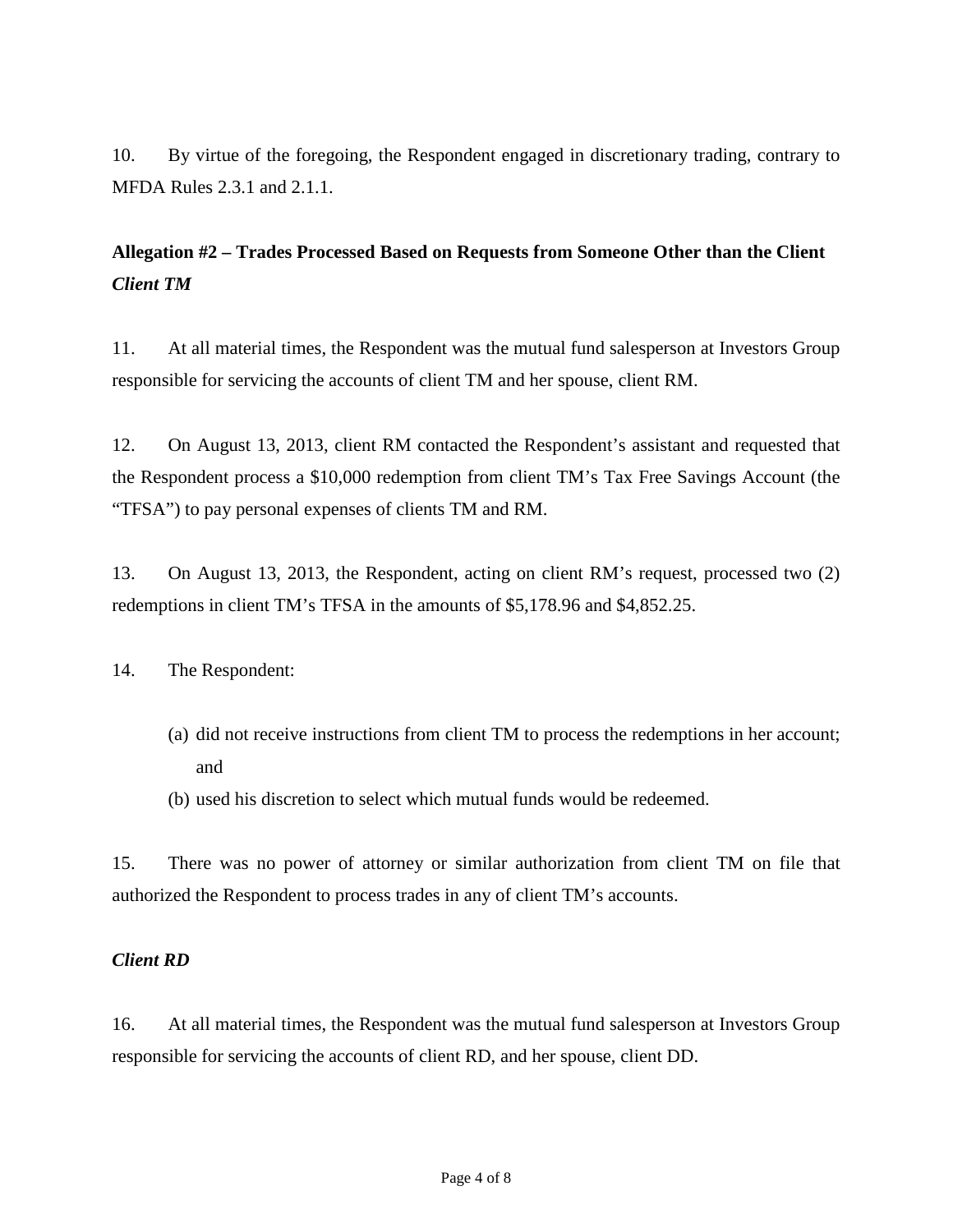17. On March 25, 2014, client DD contacted the Respondent and requested that approximately \$37,000 be redeemed from client RD's accounts to pay personal expenses of client RD.

18. Between March 25, 2014 and March 31, 2014, the Respondent, acting on client DD's request, processed 9 redemptions in 3 of client RD's accounts in the total amount of \$35,690.11. Without instructions from client RD, the Respondent used his discretion to select which mutual funds would be redeemed and the dates that the redemptions would occur.

19. There was no power of attorney or similar authorization from client RD on file that authorized the Respondent to process trades in any of client RD's accounts.

20. By virtue of the foregoing, the Respondent engaged in discretionary trading, contrary to MFDA Rules 2.3.1 and 2.1.1.

**NOTICE** is further given that the Respondent shall be entitled to appear and be heard and be represented by counsel or agent at the hearing and to make submissions, present evidence and call, examine and cross-examine witnesses.

**NOTICE** is further given that MFDA By-laws provide that if, in the opinion of the Hearing Panel, the Respondent:

- has failed to carry out any agreement with the MFDA;
- has failed to comply with or carry out the provisions of any federal or provincial statute relating to the business of the Member or of any regulation or policy made pursuant thereto;
- has failed to comply with the provisions of any By-law, Rule or Policy of the MFDA;
- has engaged in any business conduct or practice which such Regional Council in its discretion considers unbecoming or not in the public interest; or
- is otherwise not qualified whether by integrity, solvency, training or experience,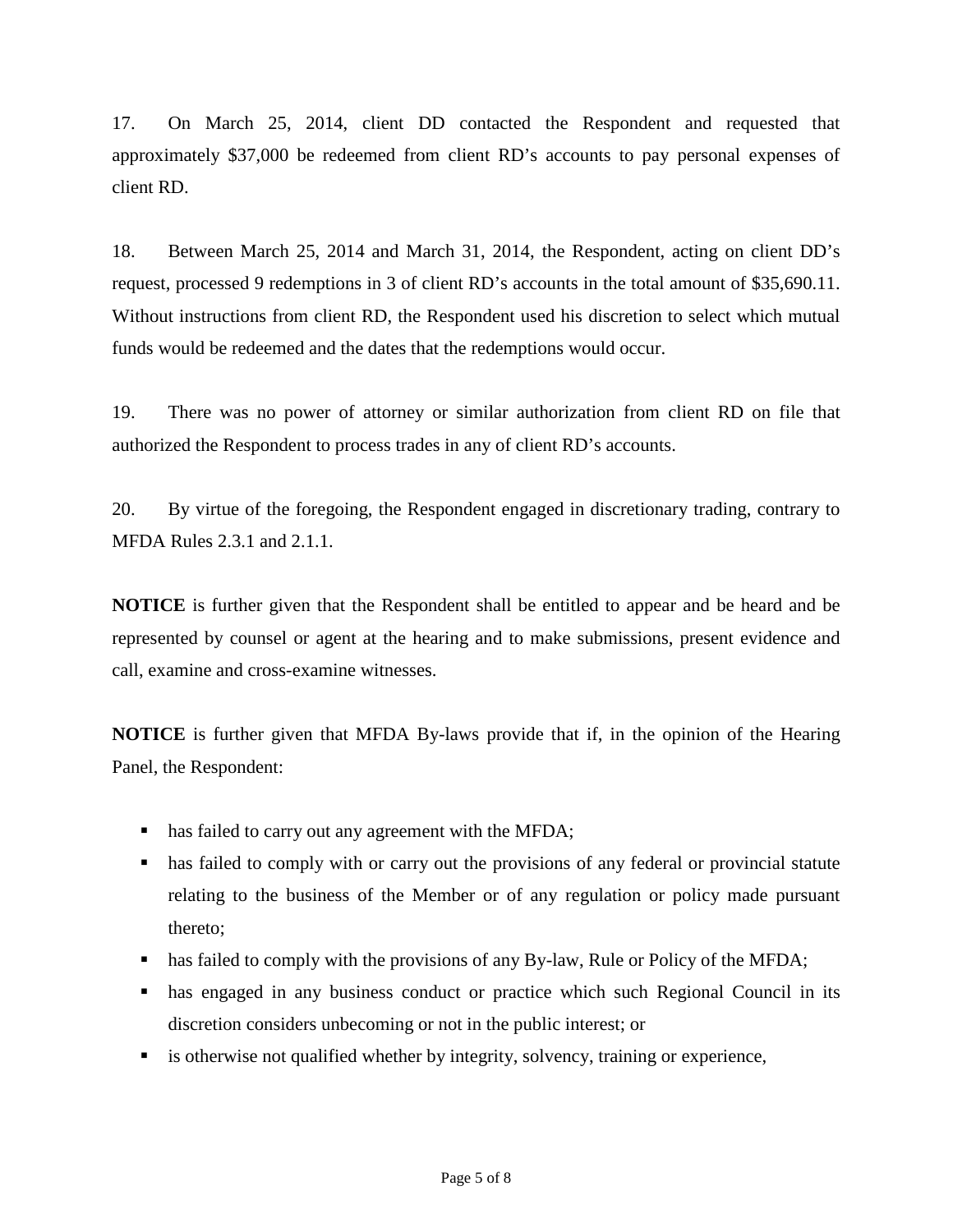the Hearing Panel has the power to impose any one or more of the following penalties:

- (a) a reprimand;
- (b) a fine not exceeding the greater of:
	- (i) \$5,000,000.00 per offence; and
	- (ii) an amount equal to three times the profit obtained or loss avoided by such person as a result of committing the violation;
- (c) suspension of the authority of the person to conduct securities related business for such specified period and upon such terms as the Hearing Panel may determine;
- (d) revocation of the authority of such person to conduct securities related business;
- (e) prohibition of the authority of the person to conduct securities related business in any capacity for any period of time;
- (f) such conditions of authority to conduct securities related business as may be considered appropriate by the Hearing Panel;

**NOTICE** is further given that the Hearing Panel may, in its discretion, require that the Respondent pay the whole or any portion of the costs of the proceedings before the Hearing Panel and any investigation relating thereto.

**NOTICE** is further given that the Respondent must **serve** a **Reply** on Enforcement Counsel and **file** a **Reply** with the Office of the Corporate Secretary within twenty (20) days from the date of service of this Notice of Hearing.

A **Reply** shall be **served** upon Enforcement Counsel at:

Mutual Fund Dealers Association of Canada 121 King Street West, Suite 1000 Toronto, ON M5H 3T9 Attention: Paul Blasiak Fax: 416-361-9073 Email: [pblasiak@mfda.ca](mailto:pblasiak@mfda.ca)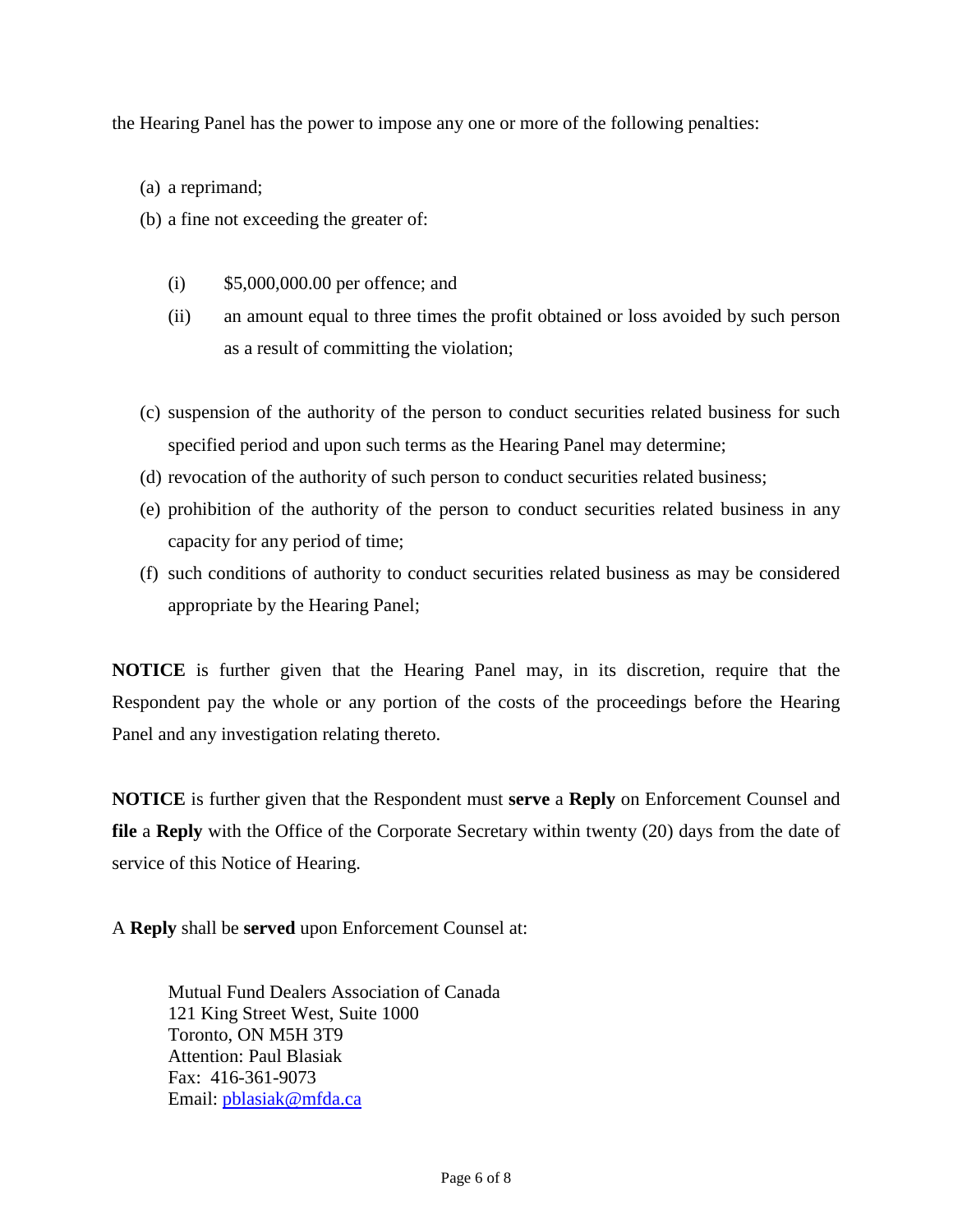A **Reply** shall be **filed** by:

(a) providing four (4) copies of the **Reply** to the Office of the Corporate Secretary by personal delivery, mail or courier to:

The Mutual Fund Dealers Association of Canada 121 King Street West, Suite 1000 Toronto, ON M5H 3T9 Attention: Office of the Corporate Secretary; or

- (b) transmitting one (1) copy of the **Reply** to the Office of the Corporate Secretary by fax to fax number 416-361-9781, provided that the Reply does not exceed 16 pages, inclusive of the covering page, unless the Office of the Corporate Secretary permits otherwise; or
- (c) transmitting one (1) electronic copy of the **Reply** to the Office of the Corporate Secretary by e-mail at corporatesecretary@mfda.ca.

A **Reply** may either:

- (i) specifically deny (with a summary of the facts alleged and intended to be relied upon by the Respondent, and the conclusions drawn by the Respondent based on the alleged facts) any or all of the facts alleged or the conclusions drawn by the MFDA in the Notice of Hearing; or
- (ii) admit the facts alleged and conclusions drawn by the MFDA in the Notice of Hearing and plead circumstances in mitigation of any penalty to be assessed.

**NOTICE** is further given that the Hearing Panel may accept as having been proven any facts alleged or conclusions drawn by the MFDA in the Notice of Hearing that are not specifically denied in the **Reply**.

**NOTICE** is further given that if the Respondent fails: